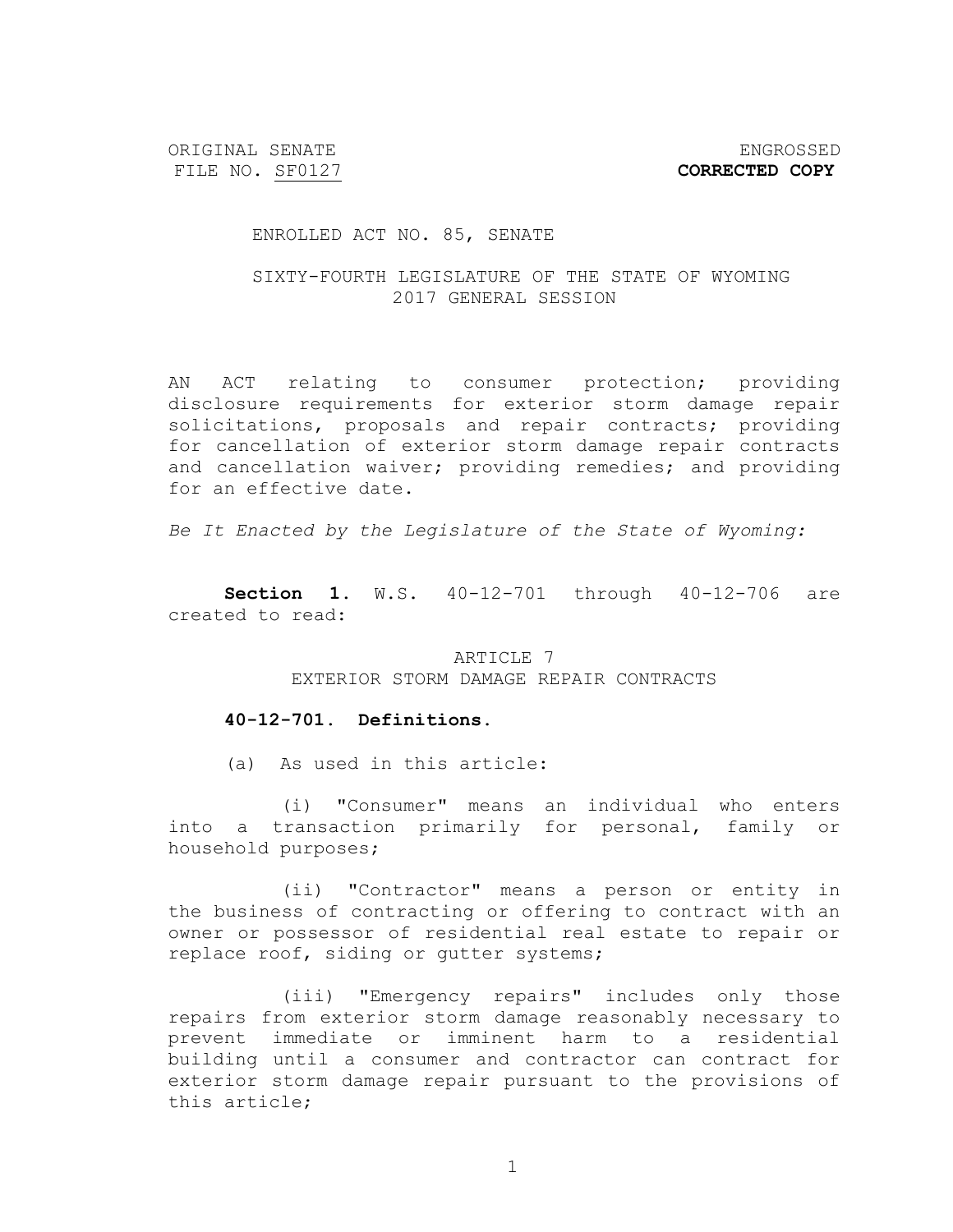ORIGINAL SENATE ENGROSSED

ENROLLED ACT NO. 85, SENATE

SIXTY-FOURTH LEGISLATURE OF THE STATE OF WYOMING 2017 GENERAL SESSION

(iv) "Exterior storm damage" means damage caused by wind, hail or another weather-related event to the siding system, gutter system, roof system or window and skylight system of a residential building;

(v) "Residential building" means a single or multiple family dwelling of up to four (4) units and ancillary buildings or structures, including farm and ranch structures, if any;

(vi) "Roof system" includes roof coverings, roof sheathing, roof weatherproofing, roof framing, roof ventilation and roof insulation.

## **40-12-702. Requirements for exterior storm damage repair solicitations and advertisements.**

(a) An individual or other entity contacting a consumer for the purposes of soliciting exterior storm damage repair services, including general advertisements for these services, shall disclose the following information to the consumer:

(i) The business name;

(ii) Whether the contractor has general liability insurance and any licensure required by the authority having jurisdiction.

(b) Beginning July 1, 2017, the contractor license or registration number for the jurisdiction in which an individual or other entity holds a contractor's license, if the authority having jurisdiction requires such a license,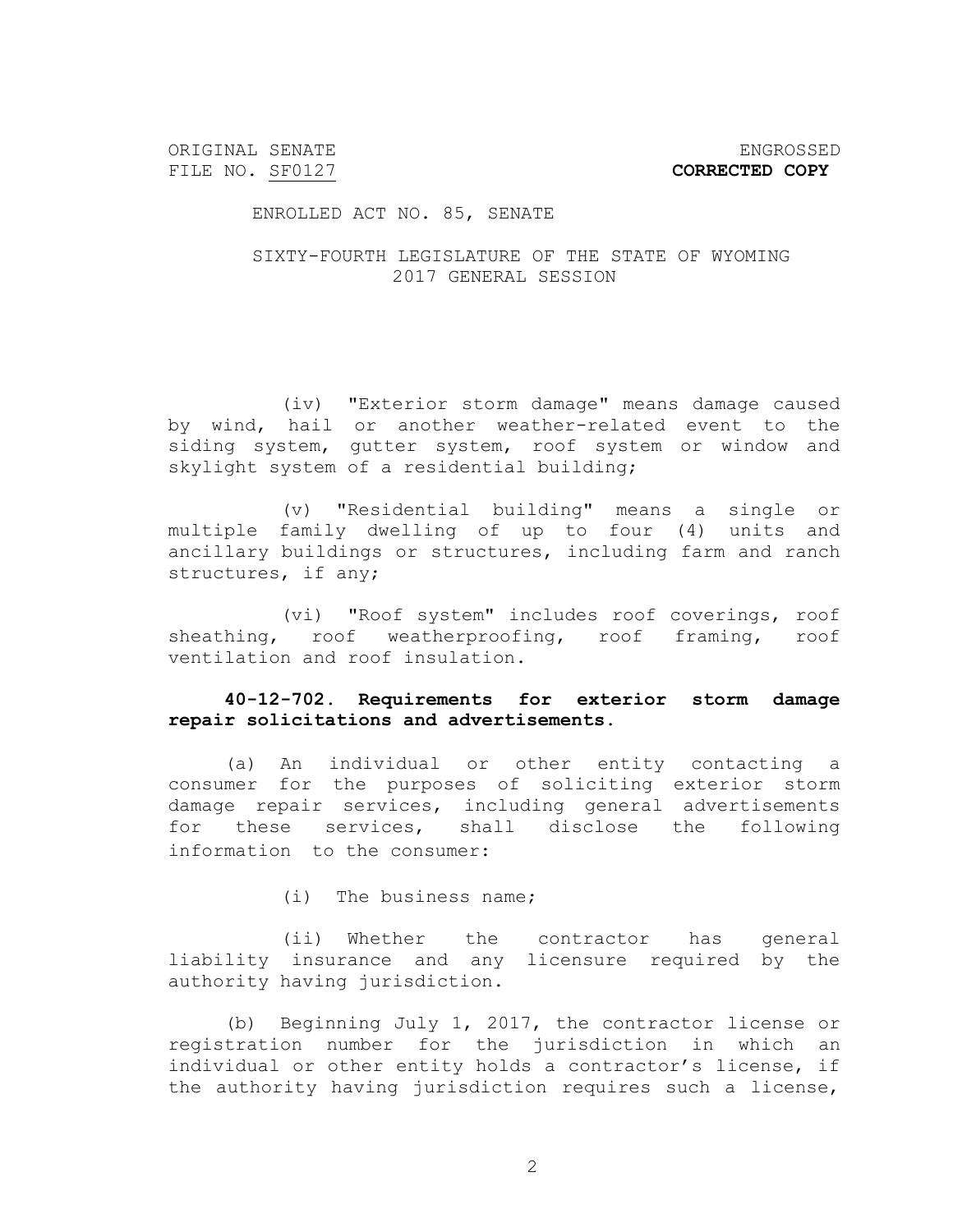ORIGINAL SENATE ENGROSSED

ENROLLED ACT NO. 85, SENATE

SIXTY-FOURTH LEGISLATURE OF THE STATE OF WYOMING 2017 GENERAL SESSION

shall appear in all contracts, bids and advertisements involving exterior storm damage repair services.

(c) Contractors soliciting exterior storm damage repair services in this state shall not:

(i) Pay, advertise or promise to pay or rebate all or any portion of any insurance deductible. Contractors may pay or rebate any discount available for the use of any goods or services;

(ii) Pay any compensation directly or indirectly to any person associated with the property unless disclosed to the consumer in writing;

(iii) Accept money or any form of compensation in exchange for allowing another contractor to use its business name or contractor's license number for the purpose of misrepresenting a contractor's identity as a licensed contractor;

(iv) Offer to exclusively represent, advertise to exclusively represent or require by contract the right to exclusively represent a consumer with respect to any insurance claim in connection with exterior storm damage repair services; or

(v) Claim to be, or act as, an adjuster as defined in W.S. 26-1-102(a)(i) or an insurance consultant as defined in W.S. 26-9-220, with respect to any insurance claim.

**40-12-703. Disclosure requirements for exterior storm damage repair proposals.**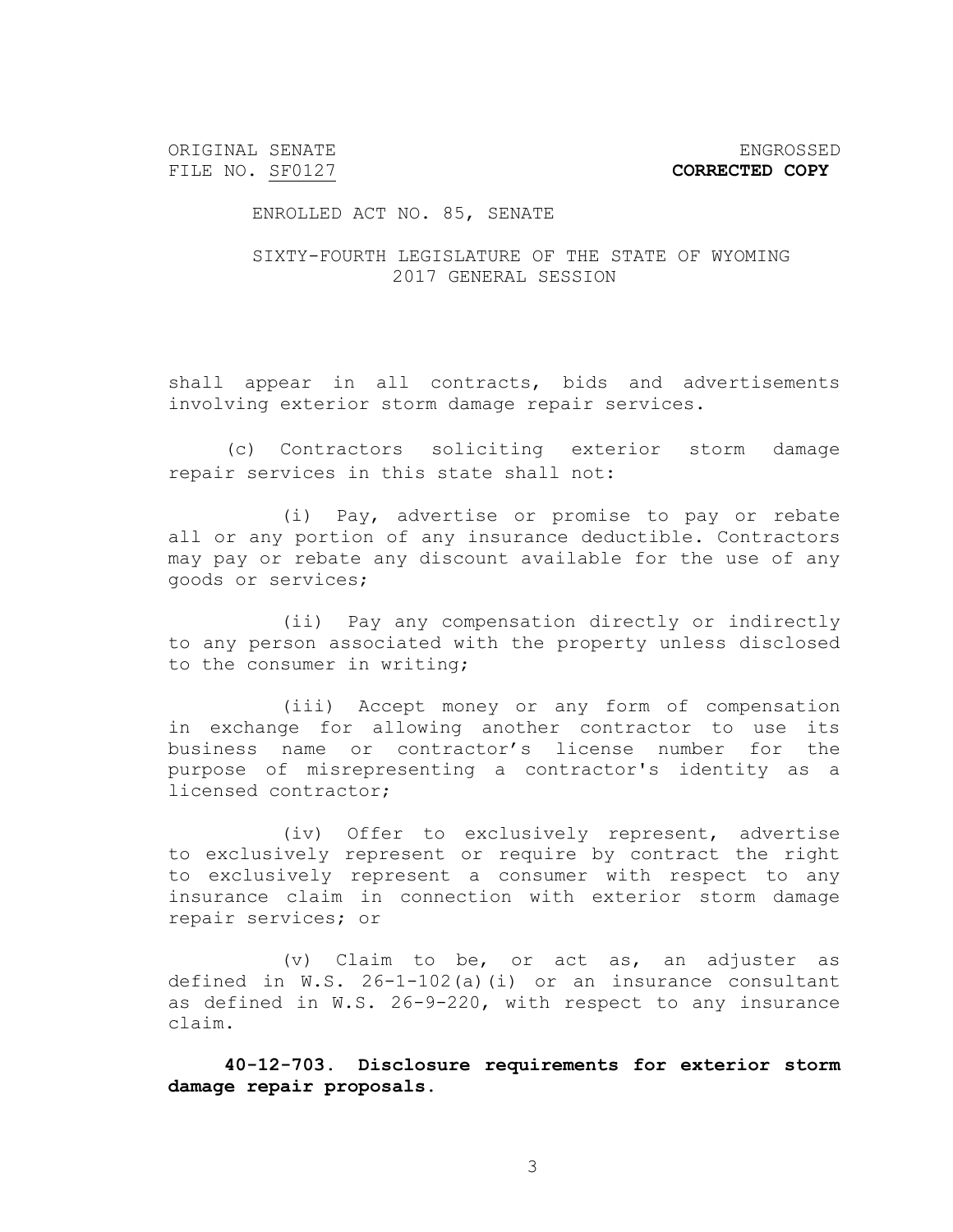ORIGINAL SENATE ENGROSSED

FILE NO. SF0127 **CORRECTED COPY** 

ENROLLED ACT NO. 85, SENATE

SIXTY-FOURTH LEGISLATURE OF THE STATE OF WYOMING 2017 GENERAL SESSION

(a) An individual or other entity who prepares a repair proposal for exterior storm damage repair services in anticipation of entering into an exterior storm damage repair contract shall disclose the following information to the consumer:

(i) A precise description and location of all damage claimed or included in the repair proposal;

(ii) A detailed description and itemization of any emergency repairs already completed; and

(iii) If damaged areas are excluded from the repair proposal, identification of those areas and any reasons for their exclusion.

(b) The disclosures required under subsection (a) of this section shall be made in writing and shall be included in the repair proposal.

**40-12-704. Disclosure requirements for exterior storm damage repair contracts.** 

Any contract for exterior storm damage repairs shall include a copy of a repair proposal that contains the disclosures required under W.S. 40-12-703(a).

**40-12-705. Exterior storm damage repair contracts; right to cancel; waiver.**

(a) A consumer who has entered into a written contract with a contractor to provide exterior storm damage repair goods and services has the right to cancel the contract within three (3) business days of the date on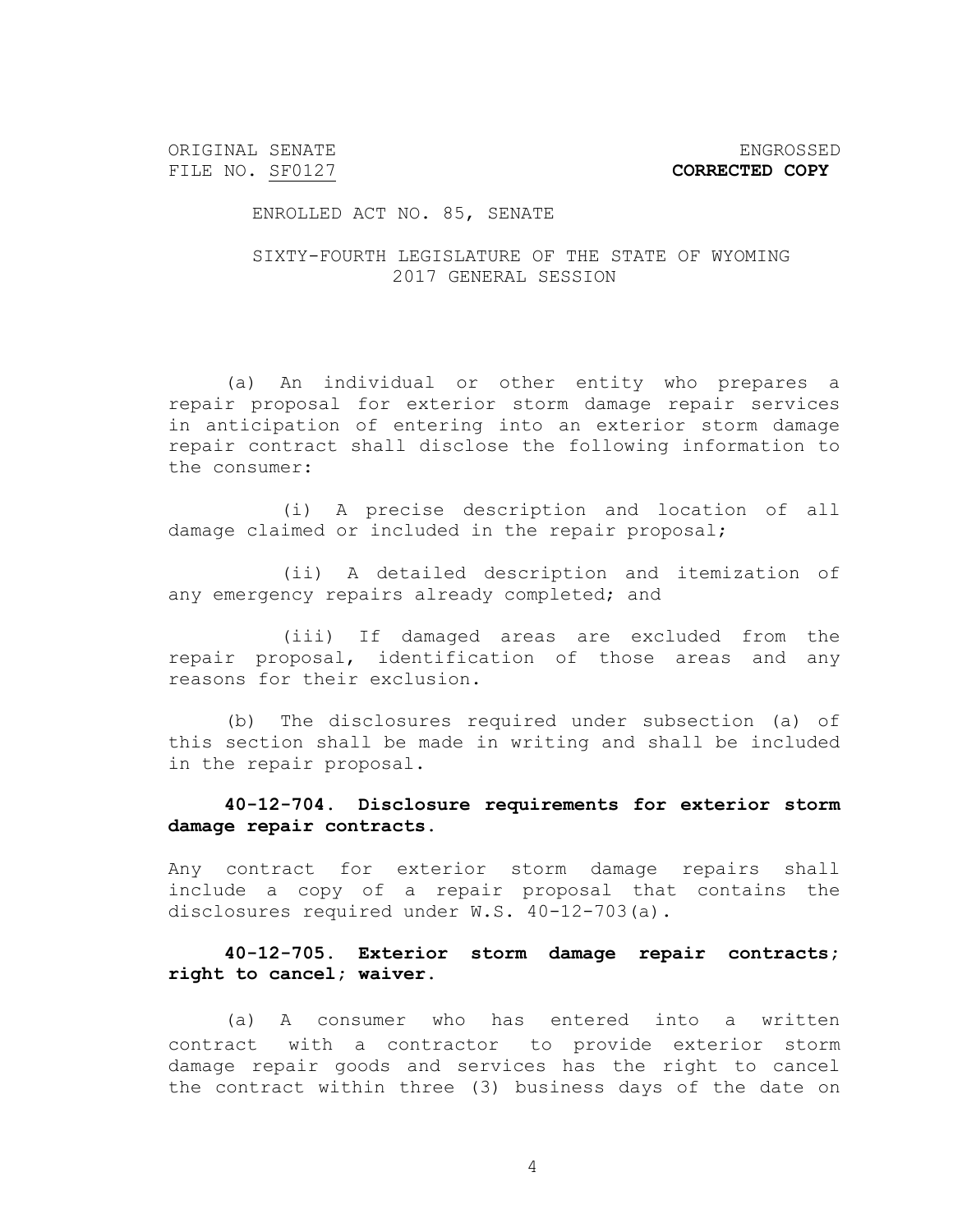ORIGINAL SENATE ENGROSSED

ENROLLED ACT NO. 85, SENATE

SIXTY-FOURTH LEGISLATURE OF THE STATE OF WYOMING 2017 GENERAL SESSION

which the contract was entered into or, if the services are to be paid directly by or on behalf of the consumer from the proceeds of a property or casualty insurance policy, within three (3) business days after the consumer has received notice in writing from the insurer that the claim has been denied, in whole or in part, whichever is later. Cancellation is evidenced by the consumer giving written notice of cancellation to the contractor at the address stated in the contract. Notice of cancellation may be in electronic form, effective the date of the electronic transmission or, if given by mail, is effective upon postmark, properly addressed to the contractor and postage prepaid. Written notice also may be given to the contractor by personal delivery. Notice of cancellation need not take a particular form and is sufficient if it indicates, by any form of written expression, the intention of the consumer not to be bound by the contract.

(b) The consumer may waive the three (3) day cancellation period if the insurer has provided written notice that the claim has been approved. The waiver shall be in writing, signed by the consumer and accompanied by a copy of the insurer's notice of approval.

(c) Before entering a contract referred to in subsection (a) of this section, the contractor shall:

(i) Furnish the consumer with a statement in boldface type of a minimum size of twelve (12) points, in substantially the following form: "You may cancel this contract at any time within three (3) business days of the date on which the contract was entered into or within three (3) business days after you have been notified that your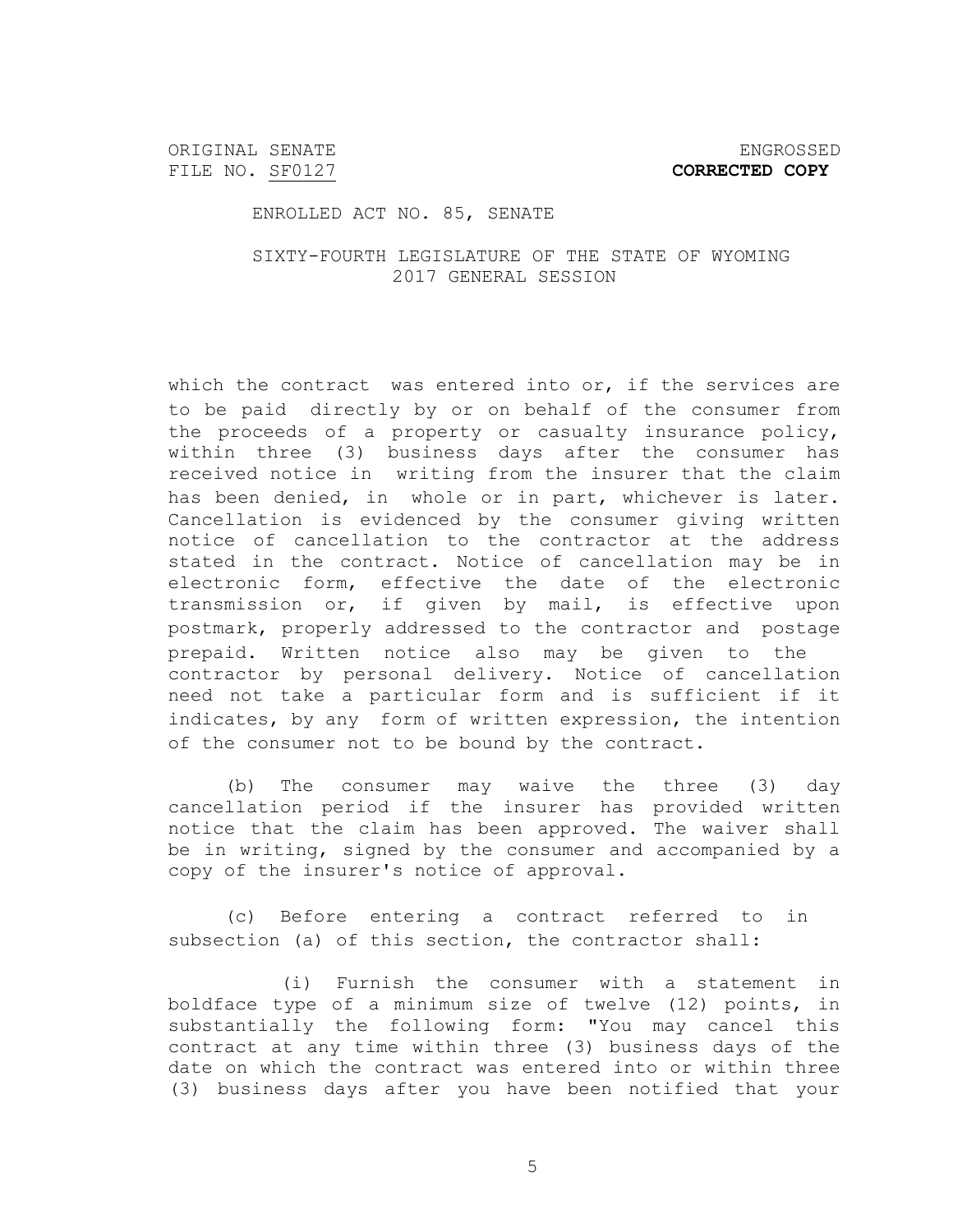ORIGINAL SENATE ENGROSSED FILE NO. SF0127 **CORRECTED COPY** 

## ENROLLED ACT NO. 85, SENATE

## SIXTY-FOURTH LEGISLATURE OF THE STATE OF WYOMING 2017 GENERAL SESSION

insurer has, in whole or in part, denied your claim to pay for the goods and services to be provided under this contract, whichever is later. See attached notice of cancellation form for an explanation of this right. You may waive this right if your insurer has provided written notice that your claim has been approved. The waiver must be in writing, signed by you and accompanied by a copy of the insurer's notice of approval."; and

(ii) Furnish each consumer a fully completed form captioned, "NOTICE OF CANCELLATION," which shall be attached to or accompany the contract and which shall contain in boldface type of a minimum size of twelve (12) points the following information and statements:

## "NOTICE OF CANCELLATION

You may cancel this contract within three (3) business days from when it is entered into for any reason or, if your insurer in whole or in part denies your claim to pay for goods and services to be provided under this contract, you may cancel the contract by mailing or delivering (including via electronic transmission) a signed and dated copy of this cancellation notice or any other written notice - to (name of contractor) at (address of contractor's place of business, e-mail address and facsimile number if applicable) at any time within three (3) business days of the date on which the contract was entered into or within three (3) business days after you have been notified that your claim has been denied in whole or in part, whichever is later. Notice of cancelation, if in electronic form, is effective the date of the electronic transmission or, if given by mail, is effective upon postmark, properly addressed to the contractor and postage prepaid. If you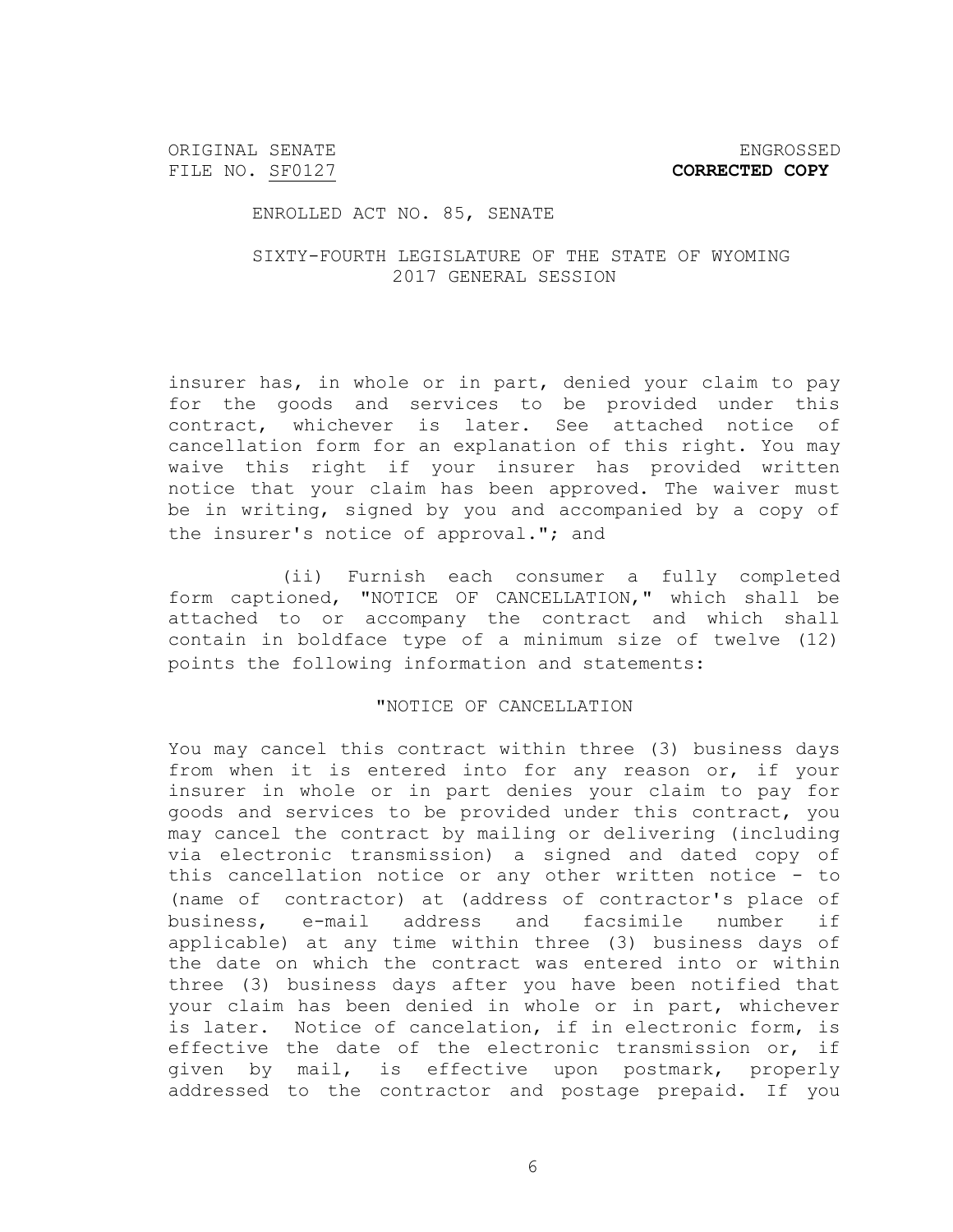ORIGINAL SENATE ENGROSSED

FILE NO. SF0127 **CORRECTED COPY** 

#### ENROLLED ACT NO. 85, SENATE

## SIXTY-FOURTH LEGISLATURE OF THE STATE OF WYOMING 2017 GENERAL SESSION

cancel, any payments made by you under the contract will be returned within three (3) business days following receipt by the contractor of your cancellation notice.

I HEREBY CANCEL THIS TRANSACTION.

...... (date) ..... (Consumer's signature)"

(d) Within three (3) days after a contract referred to in subsection (a) of this section has been cancelled, the contractor shall tender to the consumer any payments made by the consumer and any note or other evidence of indebtedness. If the contractor has performed any emergency repair, the contractor is entitled to separately bill the consumer for such services if the consumer has received a detailed description and itemization of charges for those services.

## **40-12-706. Private remedies.**

Any person who violates this article shall be subject to the remedy provisions relating to unlawful trade practices provided in W.S. 40-12-108 and 40-12-109.